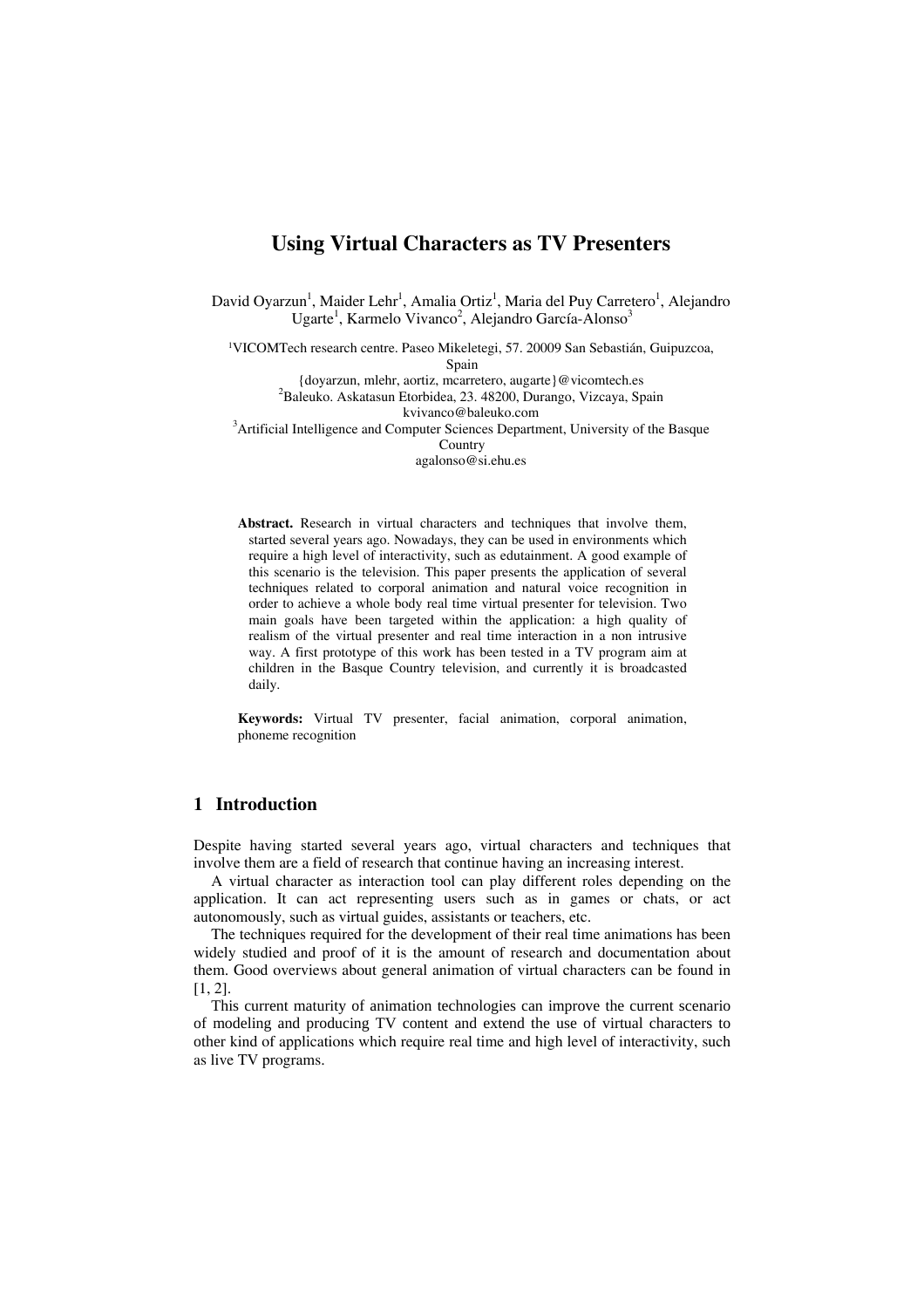This paper is focused on the implementation of an interactive real-time virtual presenter for television. This idea comes from the necessity of using a virtual 3D model designed for a cartoon film [3] in an interactive environment. The goal is to create a virtual puppet live show based on this "cartoon star", where the user can participate and speak with the virtual character in real time. The virtual character is controlled by actors using techniques of real time phoneme recognition and lips synchronization, and real time corporal animation. The animation of the lips is generated in real time by means of the voice of the actors and the rest of animations are launched by other input devices.

This is the way the article is structured. Section 2 shows an overview of the state of the art. System requirements are explained in section 3. An overview of the system architecture is given in section 4. Section 5 is focused in facial animation, section 5.1 deals with phoneme recognition and section 5.2 deals with facial animation and lips synchronization. In section 6 the corporal animation techniques are shown. Section 7 gives an approach of the results and finally, the conclusions and current work are shown in section 8.

### **2 Previous Work**

There are few developments using virtual characters in live TV environments. Some of the more famous are Ananova [4] and Meteosam [5]. Both of them have been developed with various animation and speech techniques.

The technical challenge for Annanova's developers has been to develop a fullyanimated 3D character capable of creating dynamically-generated news bulletins in a style and tone appropriate to specific pieces of content. To create Ananova's voice, text-to-speech synthesis software from Lernout & Hauspie (L&H) has been integrated with Ananova's real-time information systems [6]. As it will be explained later, these techniques are not suitable for our approach since we are using a 3D "cartoon star" and it is necessary to use the same voice than in the film.

In the case of Meteosam, it is driven by human actors using motion capture systems and their natural voice in order to achieve the real time animation. In the work presented in this article, the idea is that the virtual presenter animation control should be easy to use and less intrusive for the actor that in the Meteosam case. The reason is that the virtual character should be driven daily by the same actor who dubbed it in the film. These imply that the actor probably is not used to manage with motion capture systems and, since it is a daily TV show, the time needed for the preparation should be the minimum possible in order to reduce the cost.

Other project that is applicable in TV environments is Virtual Human [7]. In this case, nowadays, the virtual characters are used in Augmented and Mixed Reality environments.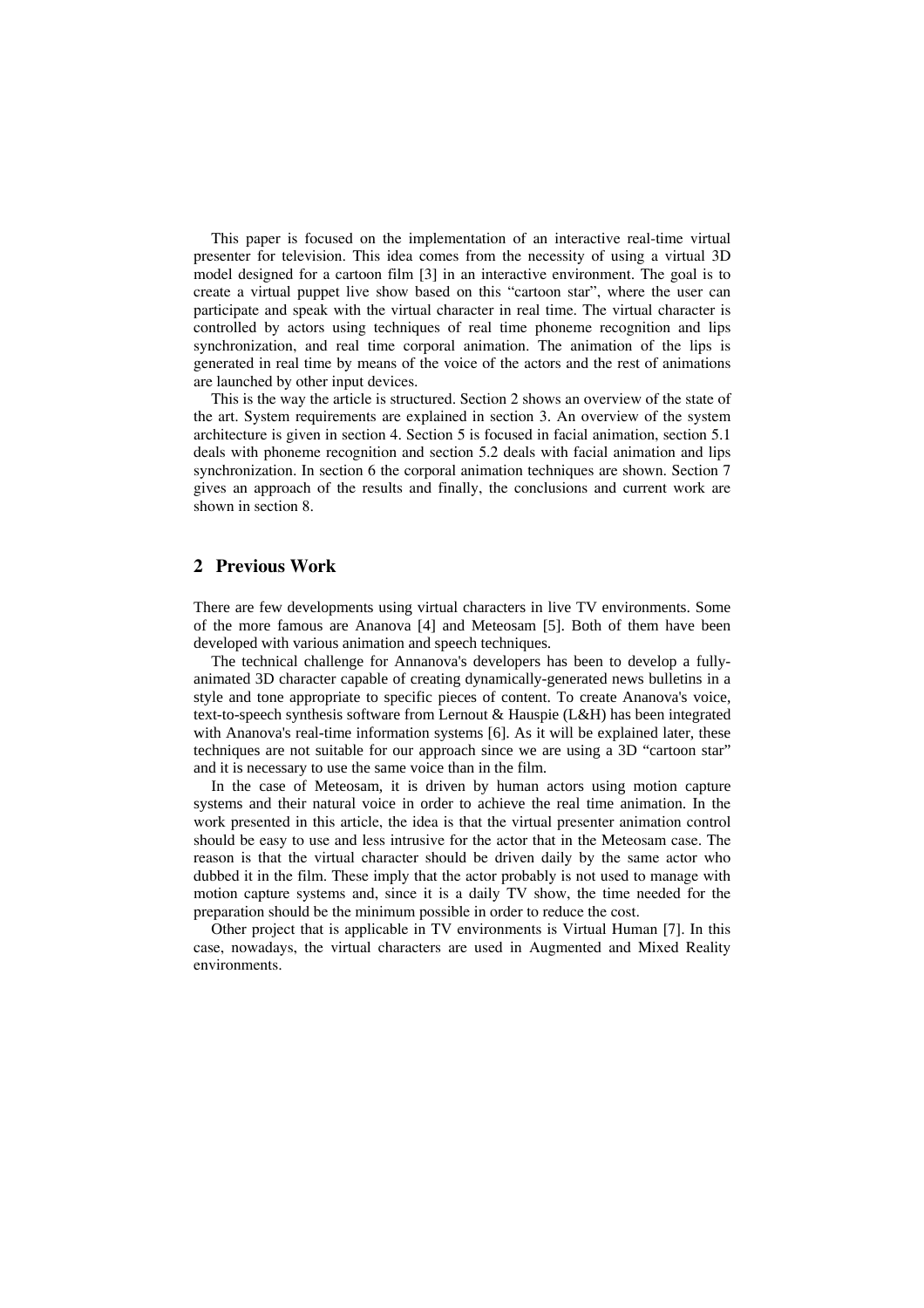### **3 System Requirements**

As it is said, in this work, the animation of the lips is generated in real time by means of the voice of the actors and the rest of animations are launched by other input devices.

The animation of the virtual character has to be very realistic because of people should be able to do the association between the cartoon in movies and the virtual character in TV programs. In order to achieve a natural body language it is necessary a lot of flexibility and the animation engine should be extensible and with low computational cost. The flexibility is said in terms of using any kind of input devices and being 3D model and graphics API independent.

A first prototype was developed with this idea. It was tested in a TV program aim at children and it was very successful. The children could call to the TV program and they had the illusion of speaking with their favorite cartoon. In Fig. **1** a screenshot of this prototype in the TV program is shown.



Fig. **1**: First prototype of the virtual presenter.

Due to its success, nowadays, this prototype is being broadcasted in a Basque Country television program daily [3].

It was developed with a commercial graphics engine –3DGameStudio [8]- and a home-made phoneme recognition application.

Although the 3DGameStudio is a powerful animation engine, it was designed for games and it can not provide a high level of flexibility in applications that requires a complete control of the virtual character in real time. With the first prototype the following limitations were found:

- *Flexibility in the animation input*. 3DgameStudio is oriented to standard input devices for games, as joysticks, with a limited number of commands. In the presented work exist a necessity of more control over the virtual character by means of real time motion capture systems or similar.
- *Scalability in the animation*. With these standard input devices, there is a limited number of animations that humans are able to memorize. It is due to these animations are launched by means of button combinations, In this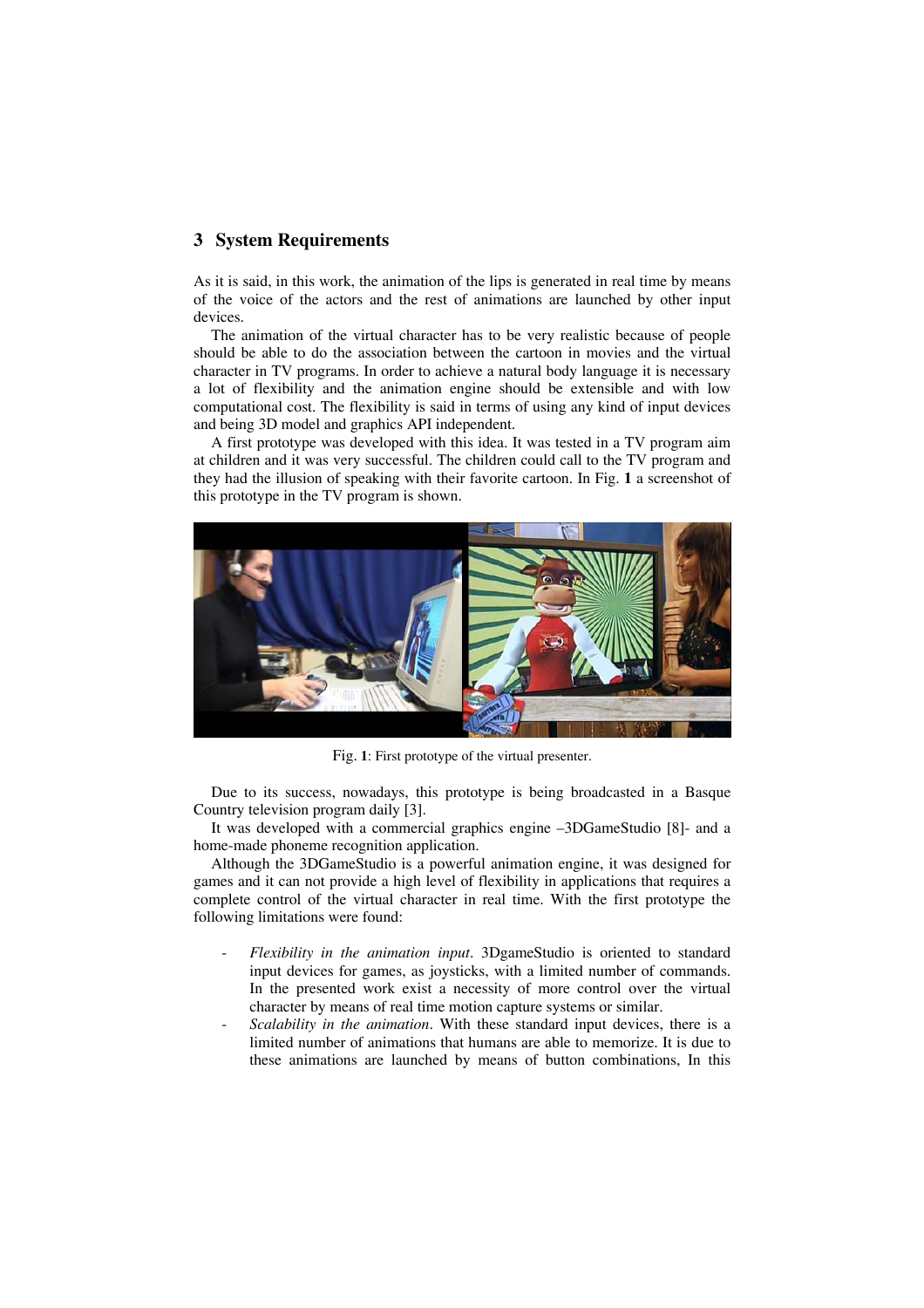project it is needed to launch a large number of motions and they have to be expandable.

- *The allowed polygonal weight is around 30000 polygons*. It is not enough for more than one virtual characters and their immersion in virtual environments with high level of realism.

Therefore, an animation engine that fulfil the initial requirements without having these limitations is being developed. In this article an advanced stage of development is presented.

# **4 System Architecture**

A modular architecture shown in Fig. 2 has been designed for solving the limitations of high realism, flexibility and scalability.

The system is divided in two main parts, the phoneme recognition module and the animation engine, and some additional modules.



Fig. 2: Simplified system architecture.

The *phoneme recognition* module allows the real time animation of the lips through the voice of the actor. After the training stage of the recognition module, the actor only needs a microphone in order to generate de lip animation. The performance of this module is explained in section 5.1.

The *input manager* is an interface between any kind of input device and the animation system and an *input to command parser* transforms all the devices data in understandable commands for the animation engine.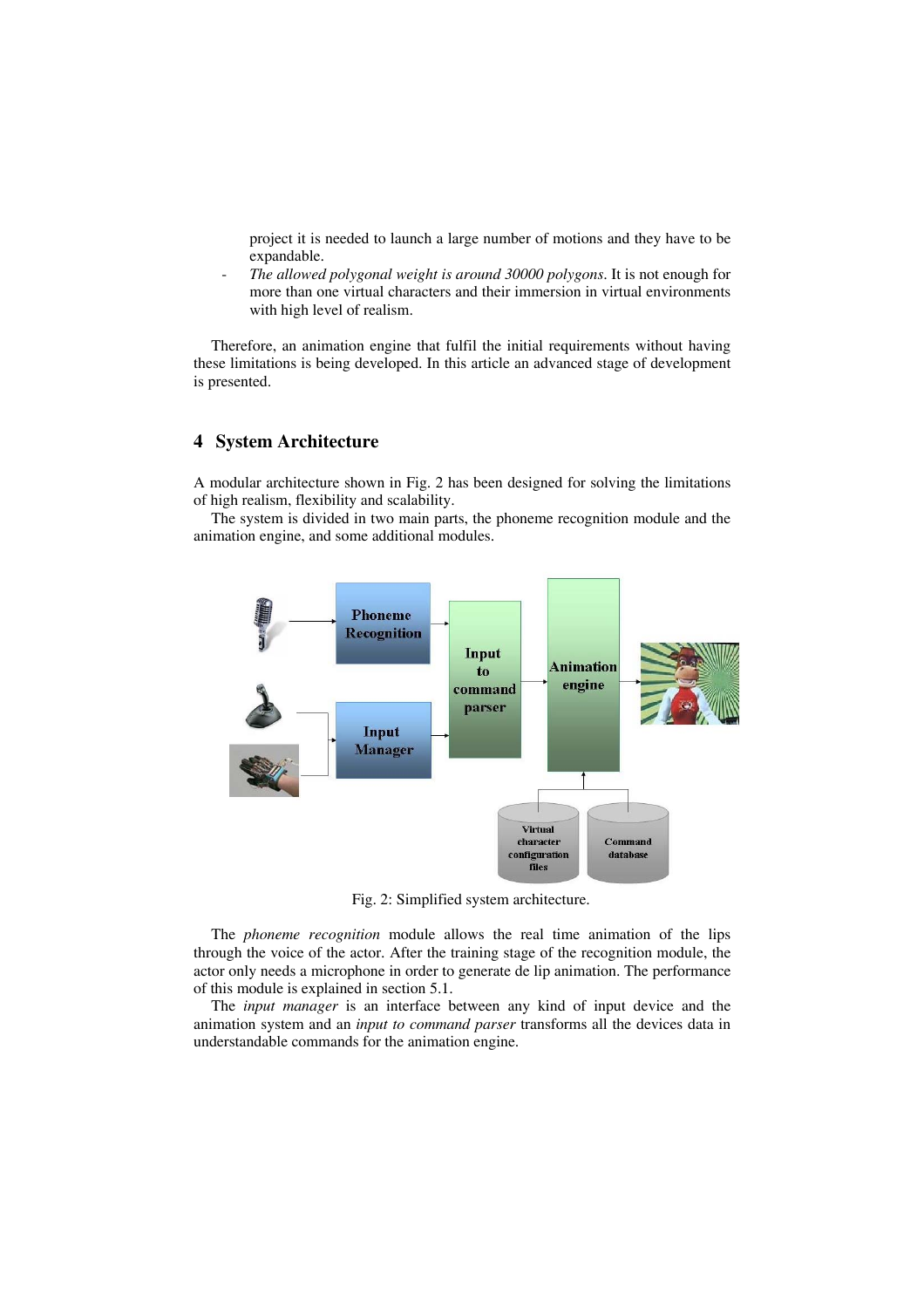The *input manager* and the *input to command parser* modules allow flexibility for using any kind of input devices.

The *animation engine module* generates the animation using a command database that translates the command in the animation stream and some autogenerated files – see below- that store the virtual character configuration.

These commands reach the animation engine in a common syntax, name of the command and parameters, and these animations are stored with the same format in the database. The animation engine obtains the command and searchs for it in the database. If it is found, then the corresponding motion is executed. It allows the increasing of animations and the modifications on the existents without changes in the engine. The animation engine core uses low level APIs and animation algorithms with low computational cost for solving the high realism requirements.

An internal module translates the stored animations to the transformations understandables by the graphics API, creating a separation between the animation algorithms and the graphics API functions. In addition, one file stores the virtual character hierarchy without use of the geometrical information.

In this manner, the engine is graphics API and 3D model independent.

# **5 Virtual Character's Facial Animation**

The facial animation is generated by means of morphing techniques [9, 10] in order to obtain a realistic enough animation for real time with low computational cost. Before the animation generation, a process of phoneme recognition is done. All of this occurs in real time and the animation is corresponded with the actors speech.

In the next sections, facial animation modules are explained in more depth. Section 5.1 deals with the phoneme recognition system, and section 5.2 explains the facial animation engine.

#### **5.1 Phoneme Recognition**

The phonetic content is needed, that is to say, phonemes and their duration, with the aim of synchronizing the character's lip animation with its speech.

In this case, the animation is generated with the voice of a real person in real time, therefore, the character has a much more natural appearance. An audio analysis has been performed to obtain the phonetic information needed. Most of the commercial applications in this field are English-based and the use of virtual characters in minority language contexts is very limited. This is obviously due to the lack of both resources and tailored technology.

In this work, the development of a system capable to produce the suitable data to animate faces from a Basque natural voice using open source technologies has been studied. We believe that using open source technologies such as HTK [11] or Sphinx [12] may help diminish the digital gap between majority and minority languages.

Specifically, HTK Toolkit [11], based on Hidden Markov Models (HMM) methods [13], has been used to discover the best approach to obtain a synchronous animation in real time from speech in Basque, using the minimum amount of resources possible.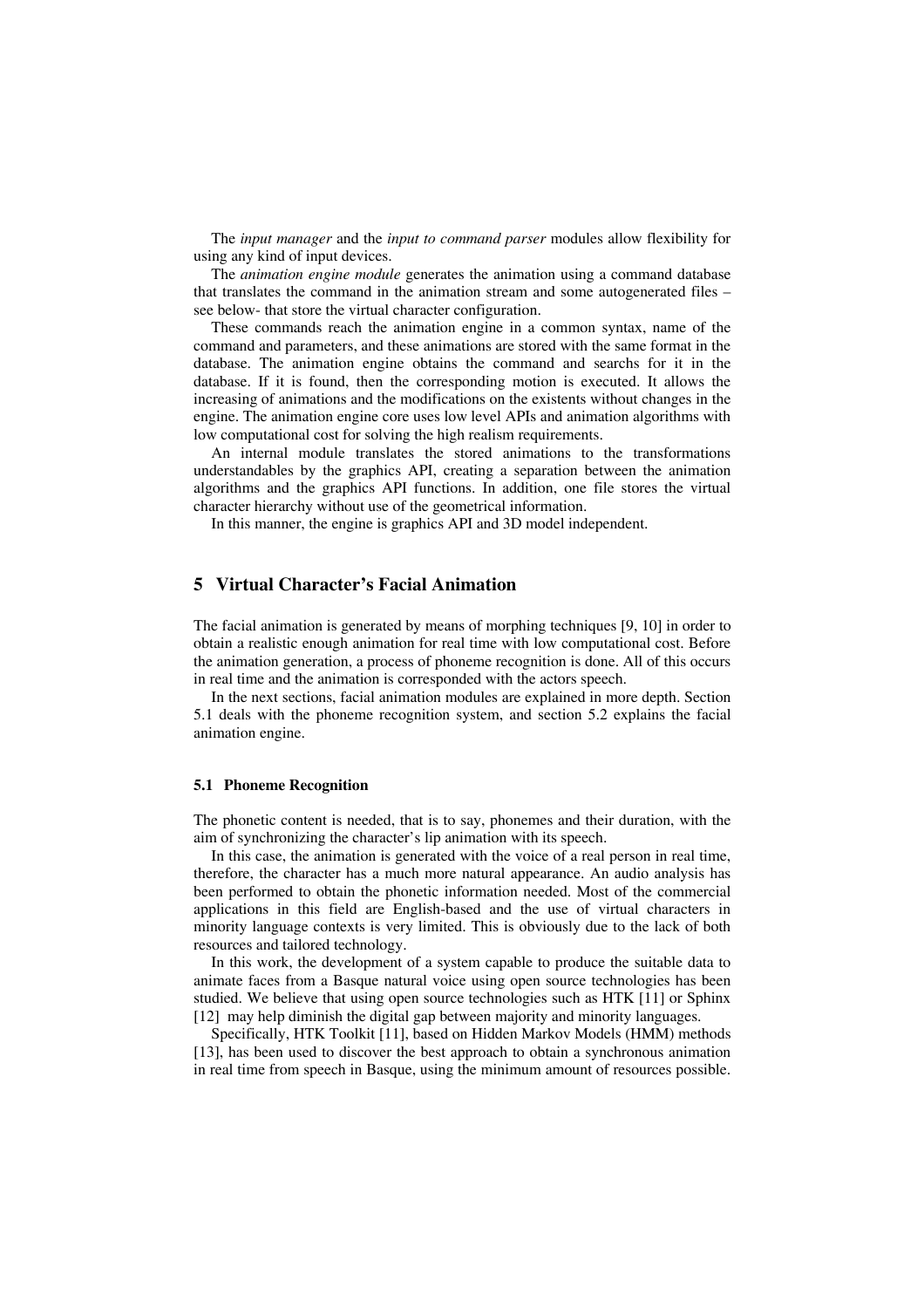The output of the speech analysis is the phonetic data set, suitable to perform the lip animation of the virtual character for each frame of the animation in real time. More concretely, the extracted phonemes are correlated whit the set of possible visemes. To obtain these data, a set of tests has been performed using HTK Toolkit.

Resources for Basque language, such as corpora, are scarce. Nowadays, no open source oral database is available. Therefore, in order to train and test the HMMs, 250 sentences in Basque have been recorded, 150 for training and 100 for testing. Recordings were done using a Sennheiser desktop microphone (16 kHz/ 16bits/ mono). Recording conditions were not optimal in regarding noise level. The audio files were recorded in a working room with people speaking and with other types of noises, such as steps or street sounds.

The application captures the speech signal from the input through a sound card and identifies the appropriate phonemes. As phonemes are recognized, they are sent to the animation platform. The application developed consists of three modules (Fig. 3):



Fig. 3: Diagram of the voice capture module

The phoneme recognition system, has been implemented with HTK Toolkit. During training, feature extraction was performed over 25 ms segments every 10 ms. The Basque version of SAMPA was used as phoneme set for the recognizer. Monophone models were created, which consisted of non-emitting start and end states and 3 emitting states (except from the short pause model) using single Gaussian density functions (due to the small amount of training data). The states are connected left-to-right with no skips. For training, we initially set the mean and variance of all the Gaussians of all the models to the global mean and variance of the complete data set. These models were then trained iteratively using the embedded Baum-Welch reestimation and the Viterbi alignment. The short pause model was added only after a few training cycles. The resulting single Gaussian monophone system was tested using a Viterbi decoder.

Once the off-line recognition system has been developed, it has to be connected with on-line audio, so that the recognizer generates the phonemes corresponding to the speech waveform in real time (Interface Audio/Recognizer Module). To develop this interface we used the ATK API [14].

Once the phonemes corresponding to the audio samples are recognized, they are sent to the animation module. For this, an interface with sockets was developed, based on the TCP/IP communication protocol (Interface Recognizer/Animation Module).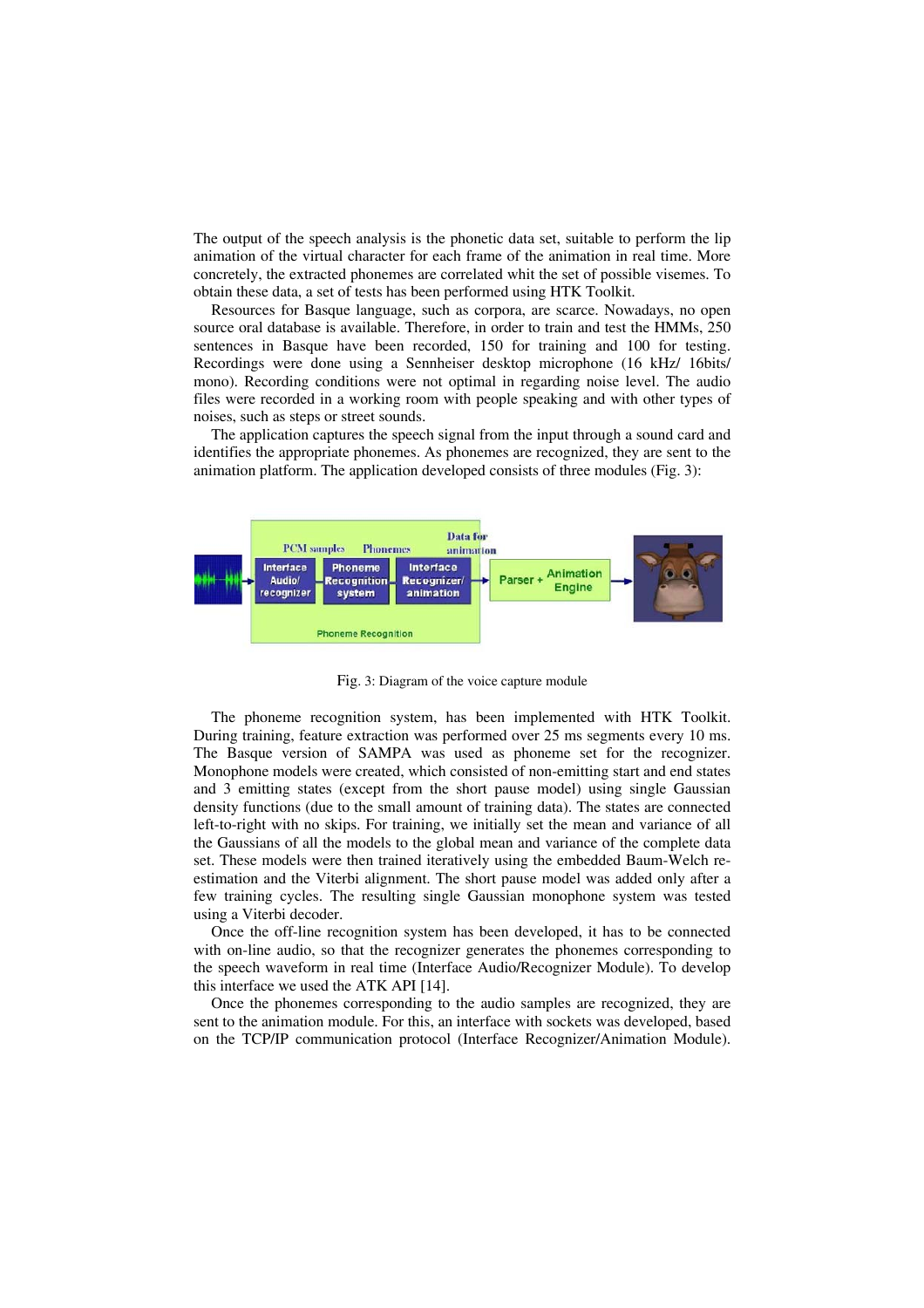Through this module the animation module is fed with the recognized unit for realistic animation.

It should be noted, though, that due to the lack of sufficient speech data in Basque, the end user must train the system. A minimum of 150 training sentences are needed. In order to facilitate this task, an interface has been developed. This interface allows the user to select the sound recording device as well as the format of the audio files.

#### **5.2 Facial Animation Engine**

As it is said, facial animation is generated by means of morphing techniques. These techniques obtain the animation creating a continuous interpolation between a reduced group of key expressions. The key expressions are the visemes, or visual representations of the phonemes recognized in the Phoneme Recognition Module, and the basic facial expressions. For example the interpolation between the face with the expression 'A' and the face with expression 'happy' give us a face with an 'A happy'. More information about these techniques can be found in [9, 10].

An internal module of the engine allows to synchronize in real time the different commands for speech and facial expressions resulting from the input devices – microphones, joystick, etc…-.

A minimum and constant delay –about 100 milliseconds are enough- is applied with the aim of smoothing the transitions between visemes and it is compensated by means of applying the same delay to the output audio.

## **6 Body Animation of the Virtual Character**

These animations are launched by means of any kind of input devices such as joysticks or data gloves.

The goal of the engine is to obtain realistic motions of virtual characters with low computational cost.

In order to achieve a realistic body motion, the rotations in the joints should be produced without breaks in the mesh, also called *cracks*. Thus, a technique that deforms the mesh on the joints is required.

So, with the aim of solving cracks in the joints, some algorithms use a mesh for each rigid part and merge them with deformable patches or spheres [15]. Others use different layers in the whole body or techniques as animation based on metaballs [16].

The work that is shown here uses only one complete mesh for representing the whole virtual character, and the transformations are applied to this mesh.

The base of the algorithm consists on subdividing the rigid parts of the body in virtual sections depending on the nearness from a joint in a hierarchical way. A weight is assigned to each vertex, and it is rotated depending on this weight. Using this technique, we obtain independence of the kind of mesh modeled and independence in the way of storing the model, and in addition, few operations per frame and a realistic result. In Fig. 4 a visual representation of the weight values for each vertex is shown.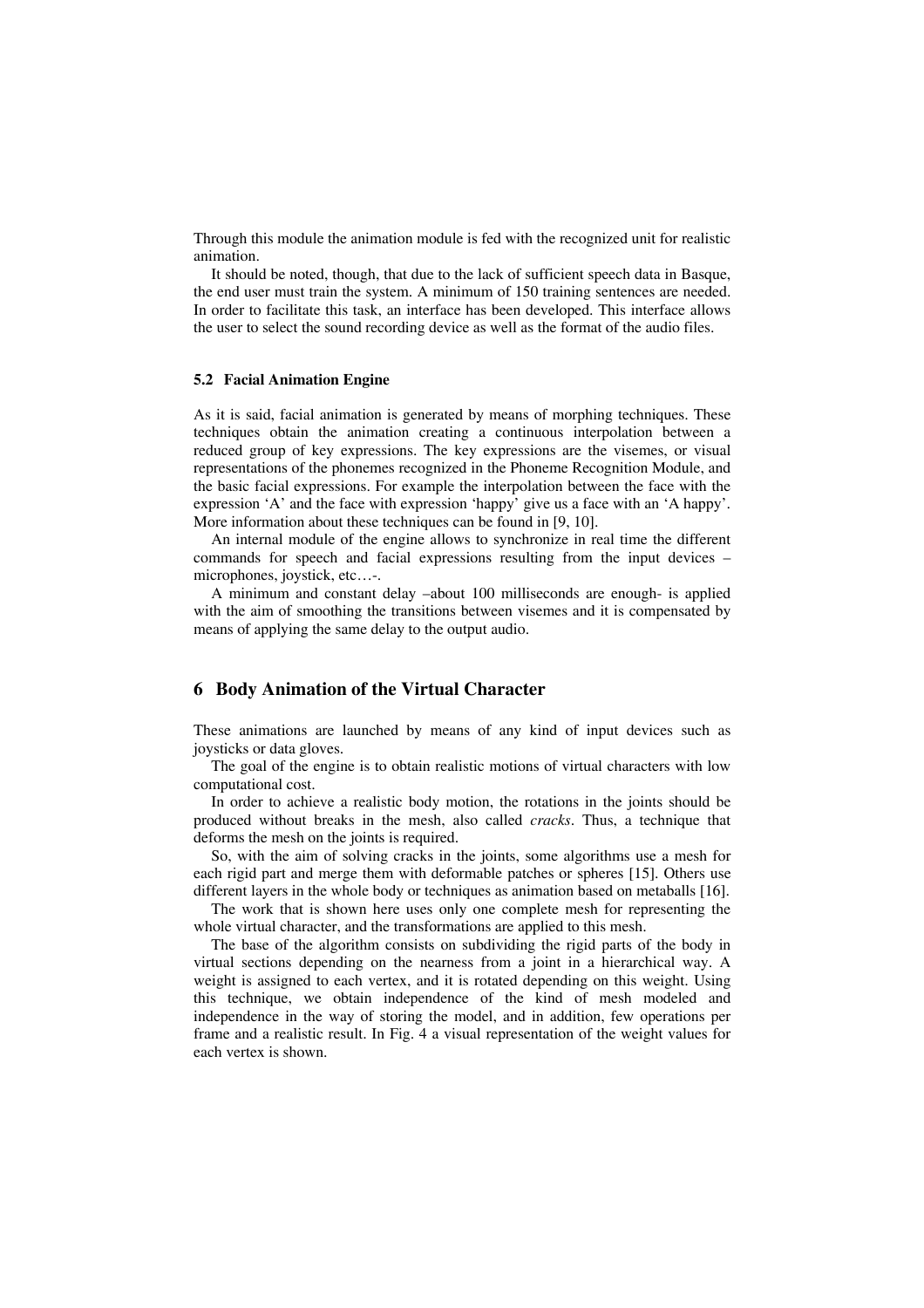

Fig. 4. Vertices affected by the movement of the elbow. The limit distances between each group of vertices and the joint of the elbow are user-defined.

In order to store the hierarchical information a new file format has been created. The format of this file is called *simple hierarchical format* (shf). In Fig. 5 a fragment of a shf file is shown. This file contains fields for the information required for each node, such as the name, the rotation point, model part geometry indices and the children on the hierarchy.

```
Neck0\ 0\ 00<sub>0</sub>1986 2038 1987 2037 1988 1989 1990 1991 1992 1993 1994 1995 1996 ...
Head
0 - 0.011 0.6830 0 0\begin{smallmatrix}0&1&2&3&4&5&6&7&8&9&10&11&12&13&14&15&16&17&18&19&20&21&22\end{smallmatrix}Ω,
814 815 816 817 818 819 820 821 822 823 824 825 826 827 82
```
Fig. 5: SHF file example.

This file permits independence of the model format from the information that it stores, and it does not contain specific information about the format of geometry. In addition, it stores less information than the standard hierarchical file formats, since it is not necessary in this concrete way of animation, and it would increase the file size. With the aim of developing web applications or applications for special devices, it is important that the file is as small as possible.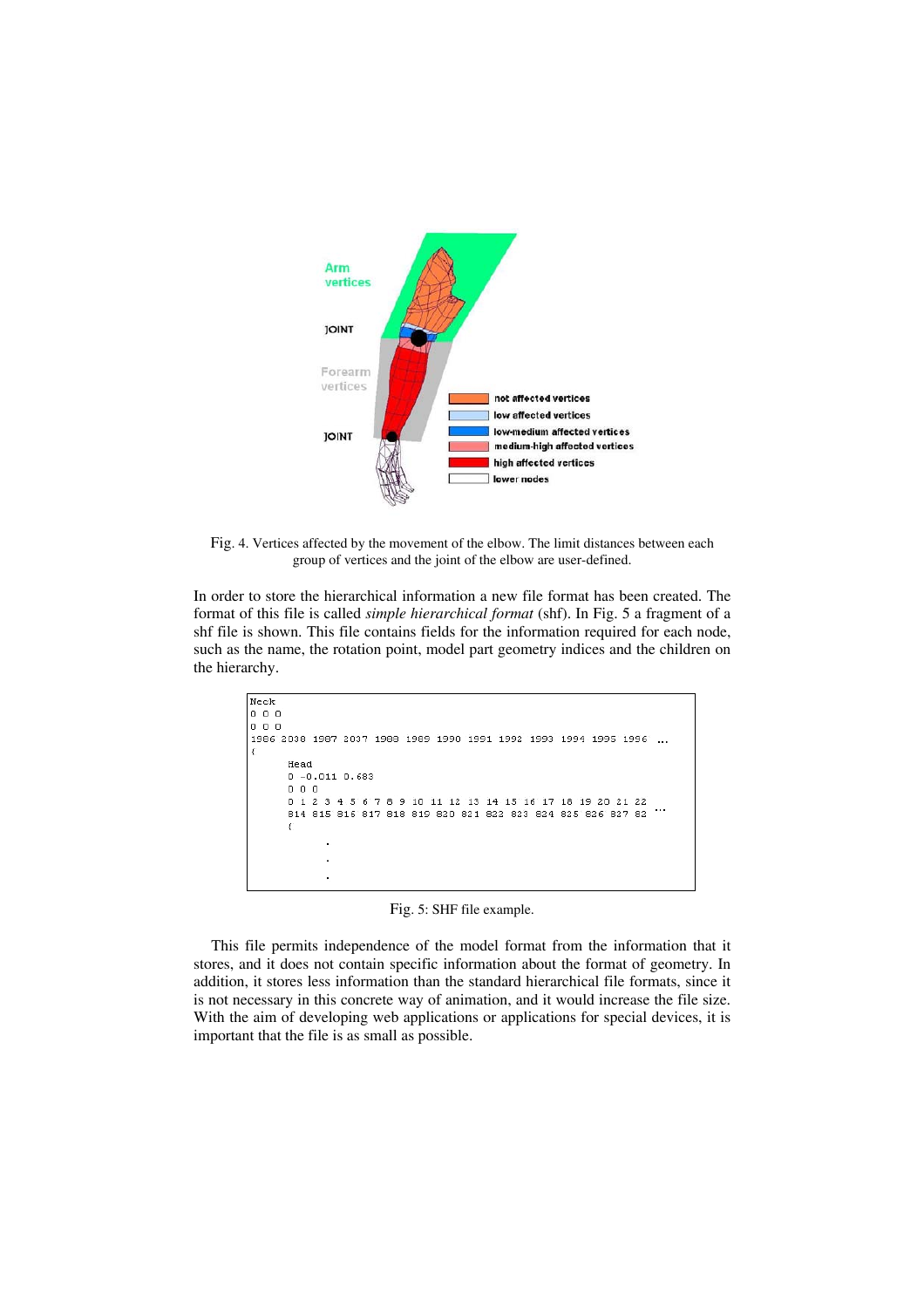So, the necessary information for the animation is stored in two files. One contains the geometrical information of the mesh that is generated with the modeling tool and the other is the shf file, which contains the information of how a rotation affects the vertices of the mesh.

#### **6.1 Animating the Avatar**

Two types of corporal motions are distinguished in this research: predefined movements and real-time generated movements.

The first ones are obtained using motion capture systems and adapting them to the skeleton of the virtual character. Their main feature is that they are iterative motions which are not affected by the relative position of the virtual character in the virtual world.

The second ones have to be generated in real-time because a motion of this type has infinite postures depending on the relative position of the virtual character in the virtual world. An example is '*pointing'*. If the virtual character is pointing to a specific position, the motion of the arms will be different when the virtual character changes its position or orientation.

**Predefined movements.** Using a motion capture system, the spatial coordinates of each part of the body per frame can be obtained. Having these points, a simple preprocess allows to obtain the angles corresponding to each joint in each frame. This information, generated previously to the animation process is stored in a file within the correspondence between the joints detected by the motion capture system and the hierarchy of the shf file.

**Real-time generated movements.** Normally these kinds of movement are generated using either kinematics or dynamics techniques or real time capture systems. In our case, for motion algorithms, we use inverse kinematics because the dynamics approximations have a very high computational cost –they include physical laws-, and forward kinematics need to know what angles to move and, in motions such as *pointing motion*, only the final position of the movement will be known.

We have decided to implement an adaptation of the Cyclic-Coordinate Descent Method [17]. It is fast and immune to problems of other algorithms as the problem of proximity to singularities with the Jacobian Method [17, 18]. This algorithm makes a heuristic iterative search that gives us the possibility of improving either the accuracy of the end result or the speed of the resolution. With this method the final rotations of each joint are obtained, and then they can be applied by means of interpolations between the initial and final angles.

But only with this approach, the avatar can take unreal poses and, although they can be useful showing exaggerated characters as cartoons, it is not desired for a realistic application. It is solved giving restrictions to the joint's angles that avoid them. For example, in a default pose with the *z* positives toward the user, the elbow should move by the *x*-axis in the counter-clock wise.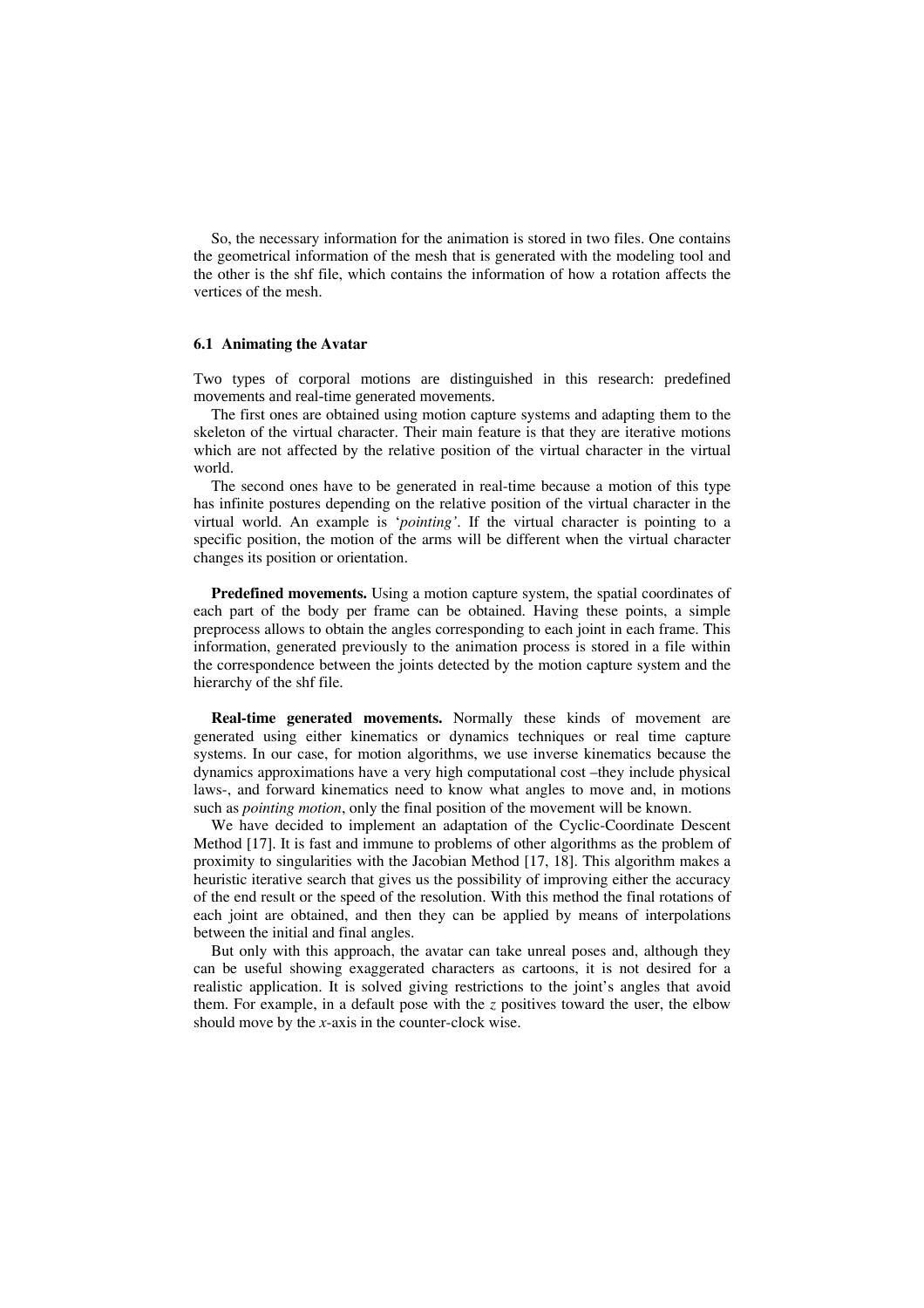The processing of the real time capture animation is done in the same way that the predefined animation due to the engine reads motions per frame independently of the way they have been generated.

**Execution of the animation.** As the two cases obtain the angles per frame of each joint, and they are applied directly over the virtual character information stored in the mesh obtaining step. The low level animation is done by means of the body animation algorithm in both cases. As in previous developments [19], the final vertex position is obtained transforming the vertex with the angle multiplied by the weight.

In a conceptual way, the equation 1 is applied for each vertex in order to obtain the animation.

$$
v_f = v + w_i \cdot M_r \cdot v_i \tag{1}
$$

where  $v_f$  is the final vertex,  $v$  is the vertex with the previous transformations in the hierarchy,  $w_i$  its assigned weight,  $M_r$  the rotation matrix corresponding to the joint and  $v_i$  the vertex in its default position.

### **7 Results**

Next, the obtained results in phoneme recognition and visual quality are shown.

Referred to phoneme recognition, Table 1 illustrates the results obtained for the two types of parameterization. These results represent the number of visemes recognized by the system. In the case of the phoneme clusters this result is obtained directly. However, in the case of the complete phoneme set we mapped the phone transcriptions of the reference text (the text to recognize) and the text recognized to obtain the viseme recognition rate. The phonemes that have the same visual representation were mapped to the same symbol. More information about the phoneme recognition and its results can be found in [20].

**Table 1.** Experimental results (viseme recognition rate)

| Parametrization                                 | All phoneme set      | Phoneme clusters        |
|-------------------------------------------------|----------------------|-------------------------|
| Mel-frequency<br>Cepstrum coefficients          | 76.45% (Acc: 70.76%) | $71.32\%$ (Acc: 65.28%) |
| Reflection coefficients $65.33\%$ (Acc: 58.64%) |                      | $60.56\%$ (Acc: 54.14%) |

The visual quality obtained is shown in Fig. 6 comparing it with the film cartoon and the 3DGameStudio prototype.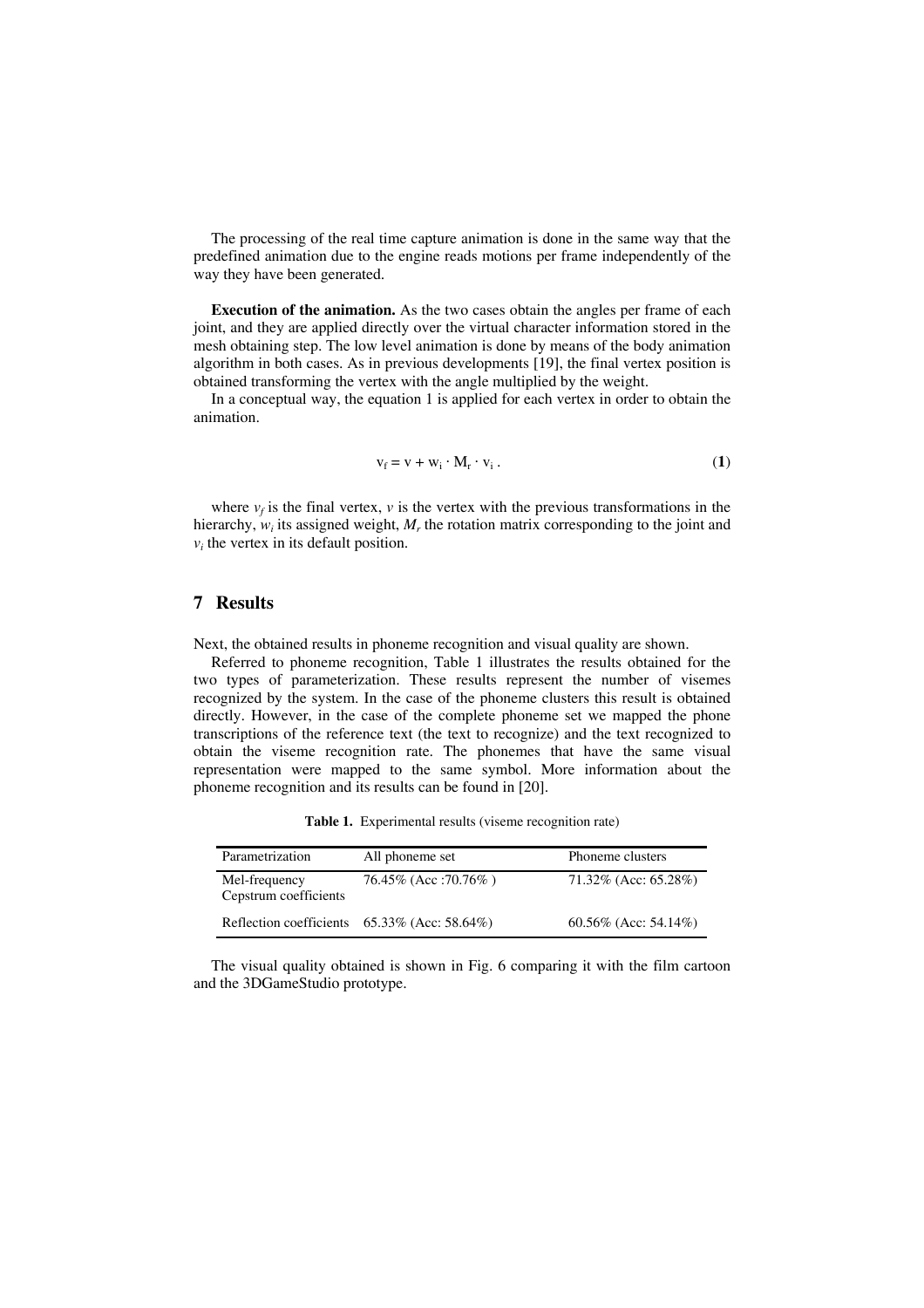

Fig. 6. Screenshots of tests. Left image shows the film cartoon. Medium image shows the results using 3DGameStudio and right image shows the presented animation engine.

## **8 Conclusions and Future Work**

The presented work shows an engine for animating a virtual character in real time oriented to applications with the needed of a great visual quality. The requirements of this engine are real time animation with high realism, scalability and flexibility in order to use it in live TV programs.

There are not developments in the state-of-the-art that fulfill these requirements using non intrusive techniques at the same time.

The developed engine allows a high level of realism with low computational cost obtaining real time animation and being 3D model format and graphic API independent.

Thanks to the phoneme recognition system developed, the virtual character can speak through the actor's voice. The animation reacts to the caller's answers, therefore needs to run in real time. Lip animation runs as the actress who dubs the virtual character in the program speaks into the microphone. This voice is sent in real time to the software developed in this work. The software analyses the stream and generates the data to synchronize the lips with the audio. This information is interpreted by the animation engine.

 In addition, with the architecture presented in this paper we can achieve the following aspects:

- *Flexibility in the animation input.* With the architecture proposed the user can use any kind of input devices
- *Flexibility in the animation engine*. It can use any kind of 3D model and animating it with any graphics API. The animation engine is also extensible and with low computational cost.
- *Scalability in the animation*. Animations can be added easily and without need of modify the animation engine.
- High realism. The use of low level API's and low cost animation algorithms allows animate complex cartoons in real time.

The next steps are the inclusion of path-finding and static and dynamic collision avoidance techniques. It will allow the complete integration of the virtual character in virtual worlds, opening a new way of visualizing TV virtual presenters and entertainment TV programs.